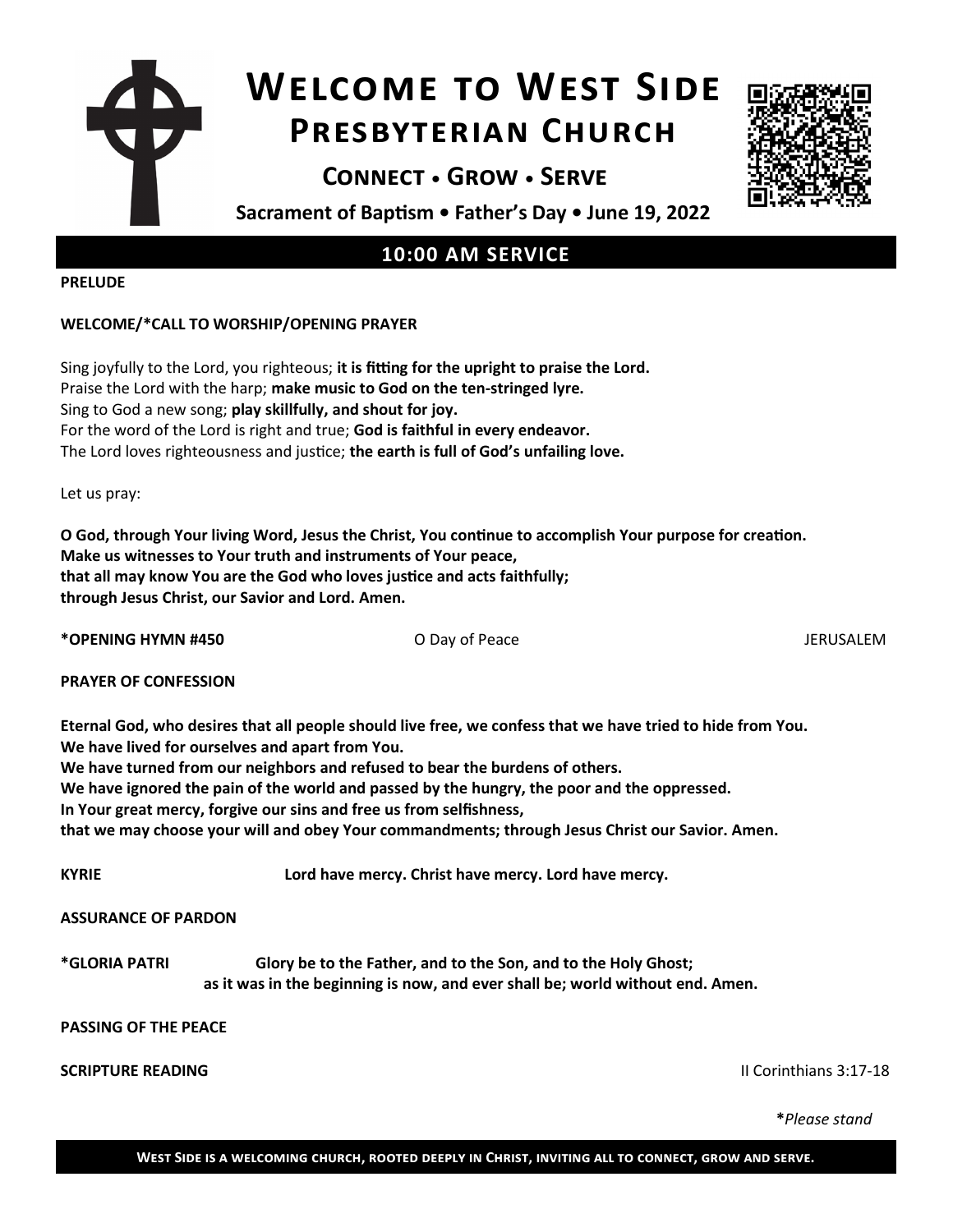Awake, Awake to Love and Work **German folk** tune

Awake, awake to love and work, the lark is in the sky, the fields are wet with diamond dew, the worlds awake to cry their blessings on the Lord of life as He goes meekly by.

Come, let thy voice be one with theirs, shout with their shout of praise; see how the giant sun soars up, great Lord of years and days! So let the love of Jesus come and set thy soul ablaze.

To give, and give, and give again, what God have given thee; to spend thyself, nor count the cost, to serve right gloriously the God who gave all worlds that are, and all that are to be.

#### **SCRIPTURE READING Island Contract Contract Contract Contract Contract Contract Contract Contract Contract Contract Contract Contract Contract Contract Contract Contract Contract Contract Contract Contract Contract Contr**

**SERMON A Liberating Father A Liberation A Liberation Rev. Marc Oehler Rev. Marc Oehler** 

**RESPONSE OF FAITH/PRAYERS OF THE PEOPLE**

**THE LORD'S PRAYER** 

#### **MEN'S RETREAT VIDEO**

| <b>SONG</b> | Where the Spirit of the Lord Is                                                                                                              |                                                                                                                                                                        | <b>Hillsong</b> |
|-------------|----------------------------------------------------------------------------------------------------------------------------------------------|------------------------------------------------------------------------------------------------------------------------------------------------------------------------|-----------------|
|             | For we know the truth, Your truth has set us free<br>In Your Name alone, we have been released<br>You are here with us, You are here with us | Where the Spirit of the Lord is, there is freedom<br>Where the Spirit of the Lord is,<br>Chains are broken, eyes are open<br>Christ is with us, Christ is with us (2x) |                 |
|             | We are slaves no more, freedom is our hope                                                                                                   |                                                                                                                                                                        |                 |
|             | Never looking back, Jesus You are Lord<br>We give all to You, we give all to You                                                             | Open wide the gates of heaven<br>Fill our hearts as we surrender<br>Lord let Your presence fall                                                                        |                 |
|             | Where the Spirit of the Lord is,<br>there is freedom                                                                                         | Lord let Your presence fall (4x)                                                                                                                                       |                 |
|             | Where the Spirit of the Lord is,                                                                                                             | Where the Spirit of the Lord is, there is freedom                                                                                                                      |                 |
|             | Chains are broken, eyes are open                                                                                                             | Where the Spirit of the Lord is,                                                                                                                                       |                 |
|             | Christ is with us, Christ is with us                                                                                                         | Chains are broken, eyes are open                                                                                                                                       |                 |
|             |                                                                                                                                              | Christ is with us, Christ is with us                                                                                                                                   |                 |
|             | Who the Son has freed, he is free indeed                                                                                                     |                                                                                                                                                                        |                 |
|             | All our sin is gone, we have been redeemed<br>Jesus paid it all, Jesus paid it all                                                           | Christ is with us (4x)                                                                                                                                                 |                 |

**SACRAMENT OF BAPTISM** Aaron Joseph Greenberg Theodore Mitchell Greenberg

**We the members of West Side Presbyterian Church, in the name of the whole church of Christ, pray that Aaron and Teddy may come to know Christ and follow Jesus as a beloved member of God's family.**